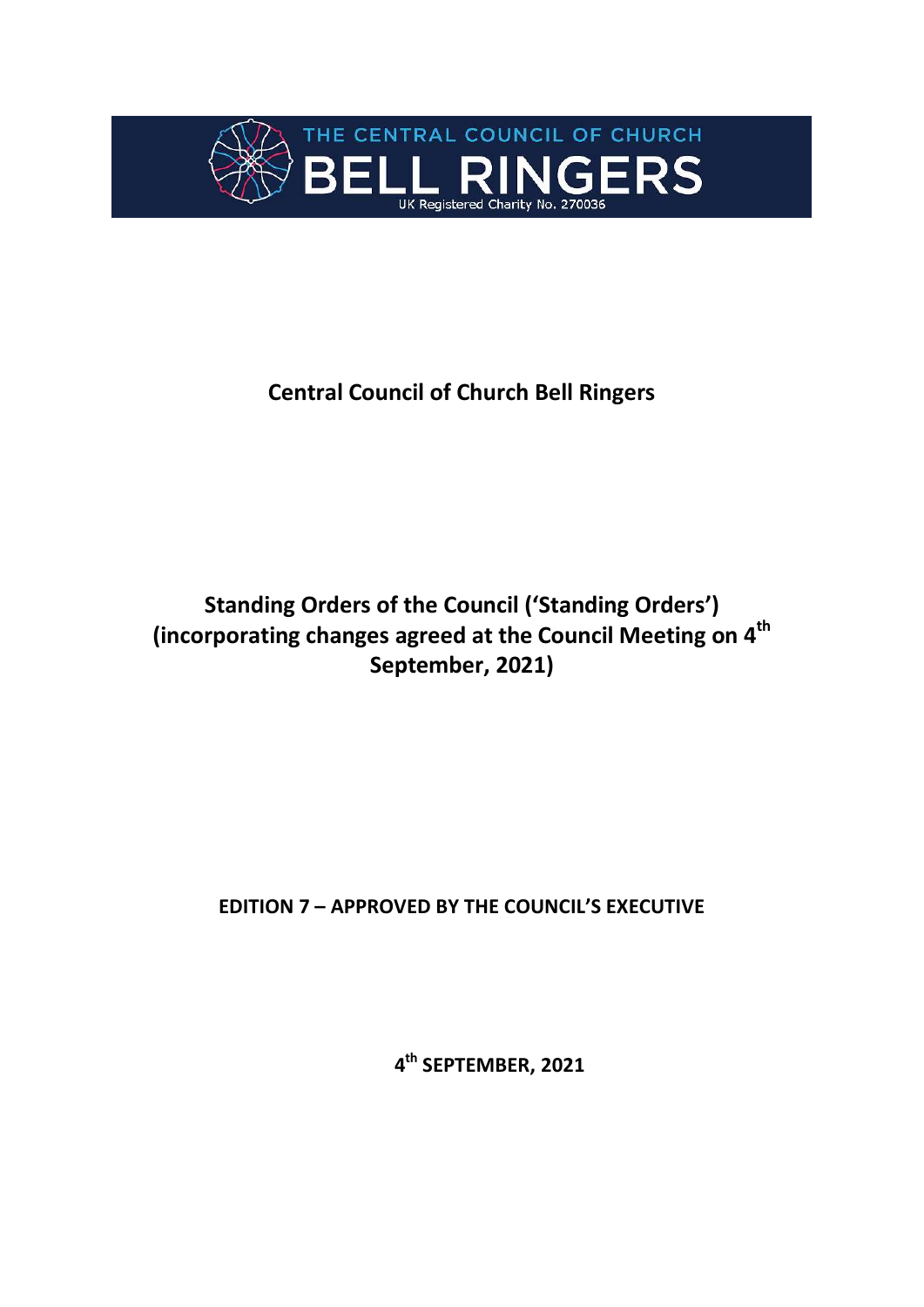# **Standing Orders of the Council ('Standing Orders')**

| $\vert$ 1                        |  |
|----------------------------------|--|
|                                  |  |
|                                  |  |
| C <sub>1</sub>                   |  |
| C <sub>2</sub>                   |  |
| C <sub>3</sub>                   |  |
| C <sub>4</sub><br>C <sub>5</sub> |  |
| C <sub>6</sub>                   |  |
| C7                               |  |
| C <sub>8</sub>                   |  |
|                                  |  |
| E <sub>1</sub>                   |  |
| E2                               |  |
|                                  |  |
|                                  |  |
| F <sub>1</sub>                   |  |
| F <sub>2</sub>                   |  |
| F <sub>3</sub><br>F <sub>4</sub> |  |
|                                  |  |
|                                  |  |
| G <sub>1</sub>                   |  |
|                                  |  |
| M1                               |  |
| M <sub>2</sub>                   |  |
|                                  |  |
|                                  |  |
| N1                               |  |
| N <sub>2</sub>                   |  |
|                                  |  |
| S1                               |  |
| S <sub>2</sub>                   |  |
|                                  |  |
|                                  |  |
| W <sub>1</sub>                   |  |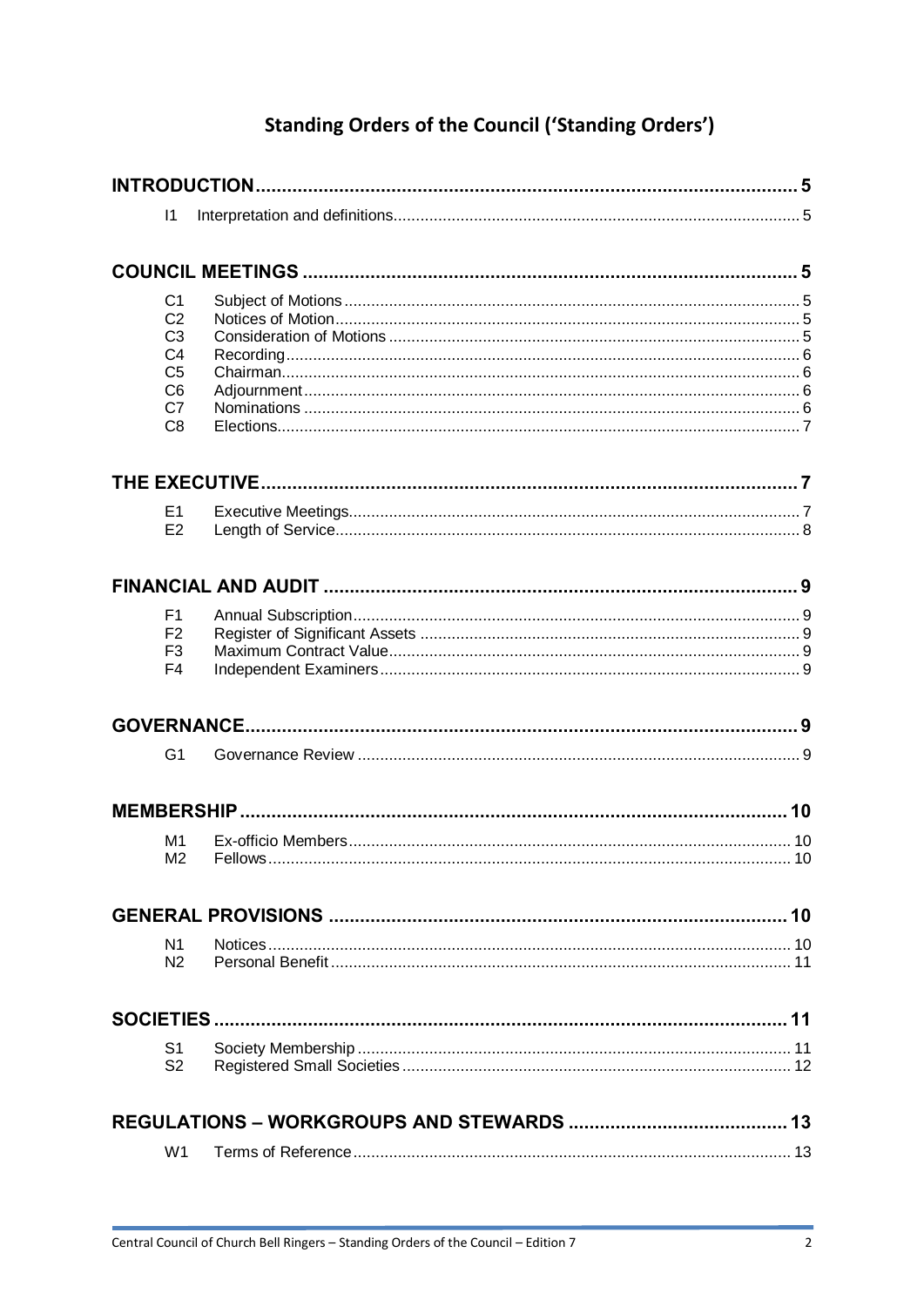| W2<br>W <sub>3</sub>                        |                                                                        |    |
|---------------------------------------------|------------------------------------------------------------------------|----|
|                                             |                                                                        |    |
| XS1<br>XS <sub>2</sub><br>XS3<br>XS4<br>XS5 | Terms of Reference - Fred E. Dukes International Bell Fund Stewards 15 |    |
|                                             |                                                                        | 16 |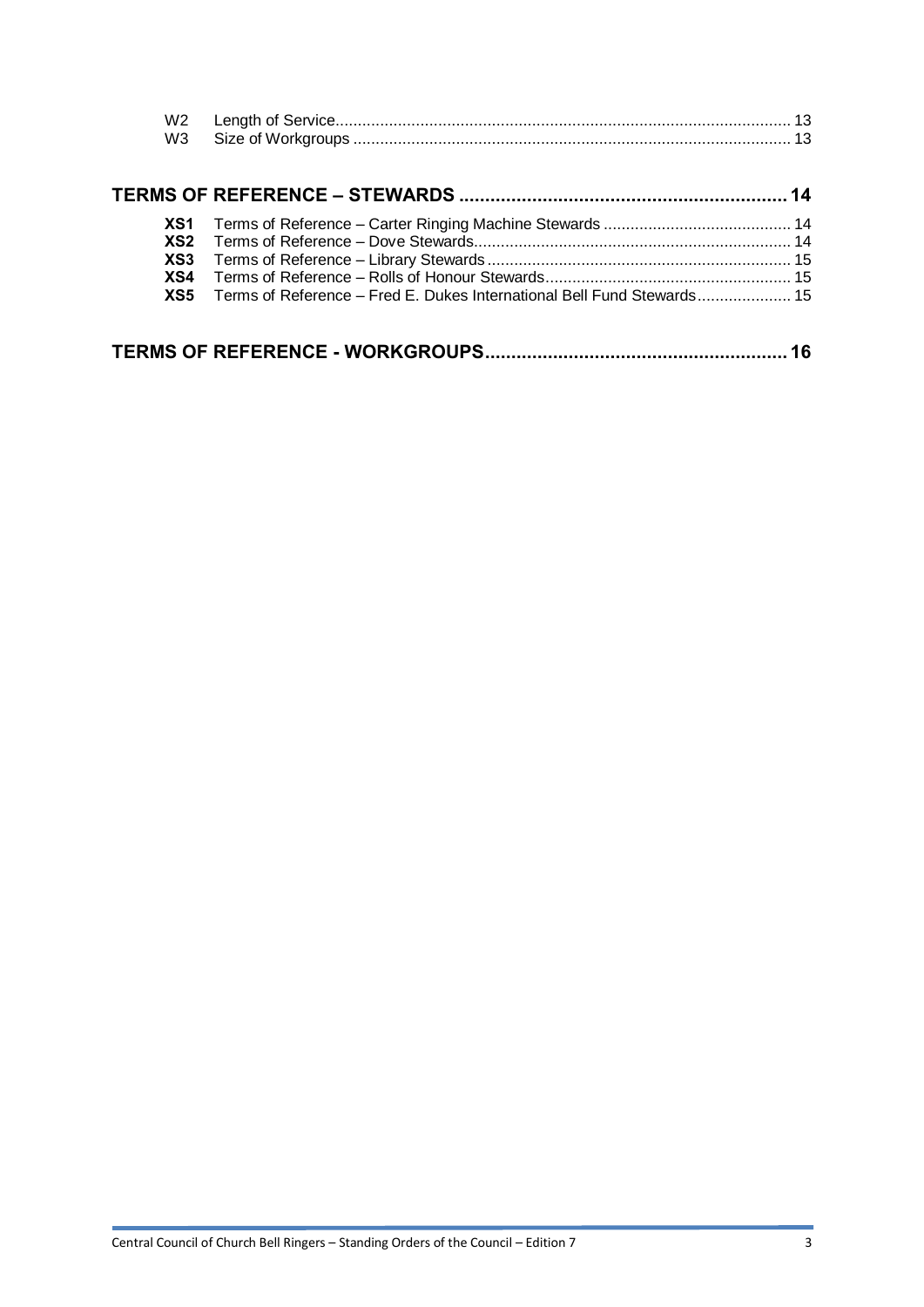## **Reference Table**

| <b>Standing</b>                              | Subject                               | Effective   | End Date (if |  |  |  |  |  |
|----------------------------------------------|---------------------------------------|-------------|--------------|--|--|--|--|--|
| Order                                        |                                       | <b>Date</b> | applicable)  |  |  |  |  |  |
| <b>INTRODUCTION</b>                          |                                       |             |              |  |  |  |  |  |
| 1                                            | Interpretations and Definitions       | 28/5/2018   | None         |  |  |  |  |  |
|                                              | <b>COUNCIL MEETINGS</b>               |             |              |  |  |  |  |  |
| C1                                           | <b>Subject of Motions</b>             | 28/5/2018   | None         |  |  |  |  |  |
| C <sub>2</sub>                               | Notices of Motion                     | 28/5/2018   | None         |  |  |  |  |  |
| C <sub>3</sub>                               | <b>Consideration of Motions</b>       | 28/5/2018   | None         |  |  |  |  |  |
| C4                                           | Recording                             | 28/5/2018   | None         |  |  |  |  |  |
| C <sub>5</sub>                               | Chairman                              | 28/5/2018   | None         |  |  |  |  |  |
| C <sub>6</sub>                               | Adjournment                           | 28/5/2018   | None         |  |  |  |  |  |
| C <sub>7</sub>                               | Nominations                           | 28/5/2018   | None         |  |  |  |  |  |
| C <sub>8</sub>                               | Elections                             | 28/5/2018   | None         |  |  |  |  |  |
| <b>THE EXECUTIVE</b>                         |                                       |             |              |  |  |  |  |  |
| E1                                           | <b>Executive Meetings</b>             | 01/01/2021  | None         |  |  |  |  |  |
| E <sub>2</sub>                               | Length of Service                     | 28/5/2018   | None         |  |  |  |  |  |
|                                              | <b>FINANCIAL AND AUDIT</b>            |             |              |  |  |  |  |  |
| F1                                           | <b>Annual Subscription</b>            | 01/01/2021  | None         |  |  |  |  |  |
| F <sub>2</sub>                               | <b>Register of Significant Assets</b> | 28/5/2018   | None         |  |  |  |  |  |
| F <sub>3</sub>                               | <b>Maximum Contract Value</b>         | 28/5/2018   | None         |  |  |  |  |  |
| F <sub>4</sub>                               | <b>Independent Examiners</b>          | 04/09/2021  | None         |  |  |  |  |  |
| <b>GOVERNANCE</b>                            |                                       |             |              |  |  |  |  |  |
| G <sub>1</sub>                               | <b>Governance Review</b>              | 28/5/2018   | None         |  |  |  |  |  |
| <b>MEMBERSHIP</b>                            |                                       |             |              |  |  |  |  |  |
| M1                                           | <b>Ex-officio Members</b>             | 28/5/2018   | None         |  |  |  |  |  |
| M <sub>2</sub>                               | Fellows                               | 28/5/2018   | None         |  |  |  |  |  |
|                                              | <b>GENERAL PROVISIONS</b>             |             |              |  |  |  |  |  |
| N1                                           | <b>Notices</b>                        | 28/5/2018   | None         |  |  |  |  |  |
| N <sub>2</sub>                               | <b>Personal Benefit</b>               | 28/5/2018   | None         |  |  |  |  |  |
| <b>SOCIETIES</b>                             |                                       |             |              |  |  |  |  |  |
| S <sub>1</sub>                               | Society Membership                    | 28/5/2018   | None         |  |  |  |  |  |
| S <sub>2</sub>                               | <b>Registered Small Societies</b>     | 01/01/2021  | None         |  |  |  |  |  |
| <b>REGULATIONS - WORKGROUPS AND STEWARDS</b> |                                       |             |              |  |  |  |  |  |
| W1                                           | <b>Terms of Reference</b>             | 28/5/2018   | None         |  |  |  |  |  |
| W <sub>2</sub>                               | Length of Service                     | 28/5/2018   | None         |  |  |  |  |  |
| W <sub>3</sub>                               | Size of Workgroups                    | 28/5/2018   | None         |  |  |  |  |  |
| <b>TERMS OF REFERENCE FOR STEWARDS</b>       |                                       |             |              |  |  |  |  |  |
| XS1                                          | <b>Carter Ringing Machine</b>         | 28/5/2018   | None         |  |  |  |  |  |
| XS <sub>2</sub>                              | Dove                                  | 01/9/2020   | None         |  |  |  |  |  |
| XS3                                          | Library                               | 28/5/2018   | None         |  |  |  |  |  |
| XS4                                          | Rolls of Honour                       | 28/5/2018   | None         |  |  |  |  |  |
| XS5                                          | Fred E. Dukes International Bell Fund | 01/5/2019   | None         |  |  |  |  |  |
| <b>TERMS OF REFERENCE FOR WORKGROUPS</b>     |                                       |             |              |  |  |  |  |  |
| XW1                                          | Terms of Reference for Workgroups     | 01/7/2021   | None         |  |  |  |  |  |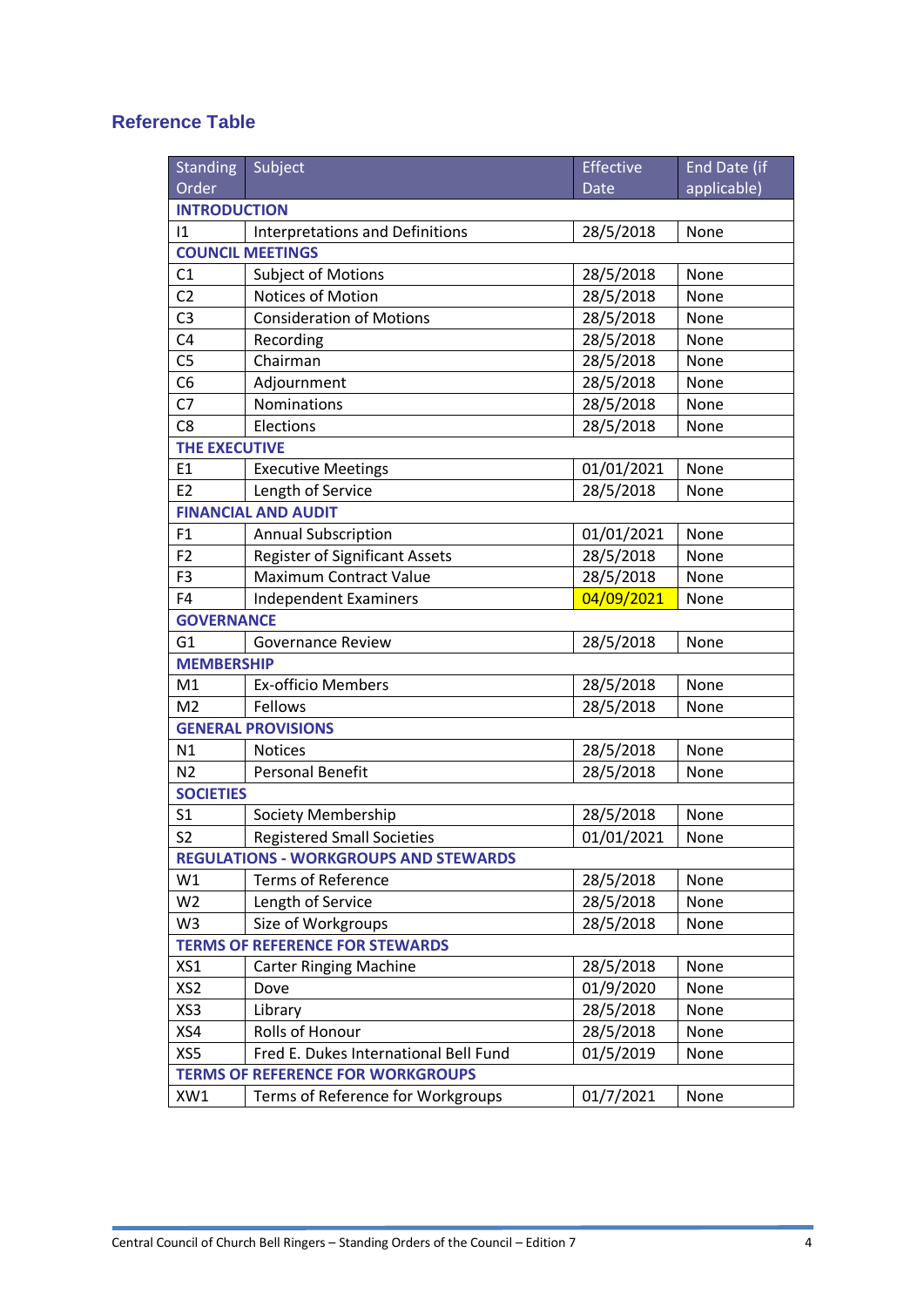## **INTRODUCTION**

### I1 **Interpretation and definitions**

I1.1 In these Standing Orders those terms which are defined by the Rules of the Central Council of Church Bell Ringers shall have the have their meanings so defined, unless the Standing Order in which the term appears states otherwise.

## **COUNCIL MEETINGS**

### C1 **Subject of Motions**

- C1.1 A Motion may be submitted for consideration at a Council Meeting where its purpose : a) is explicitly provided for by a Rule or Standing Order; or
	- b) is to express the views of members relating to the business of the Council.

#### <span id="page-4-0"></span>C2 **Notices of Motion**

- C2.1 Each notice of Motion for consideration at a Council Meeting (which may be accompanied by a supporting statement of up to 200 words) shall be given to the Secretary with the names of a proposer and seconder (each being a Council Member) not less than six weeks before the meeting, and such Motions and statements shall appear on that meeting's agenda paper.
- C2.2 The number of Motions submitted for consideration at any Council Meeting shall be limited to two per proposer.

## C3 **Consideration of Motions**

- C3.1 For each Motion duly submitted to a Council Meeting its proposer or their delegate may at their discretion (but subject to the time limits stated in Standing Order [C3.3\)](#page-5-0) address the meeting in connection with their Motion, invite and respond to questions, amend their Motion or withdraw it entirely.
- C3.2 Notwithstanding Standing Order [C2](#page-4-0) members present at a Council Meeting may :
	- a) discuss other business; and
	- b) submit and determine other Motions not shown on the agenda paper, (whether procedural or substantive);

by agreement of a majority of those Representative Members present and voting provided that in the reasonable opinion of the chairman such business or Motions relate to the genuine business of the Council and do not change its Rules, Standing Orders or Policies.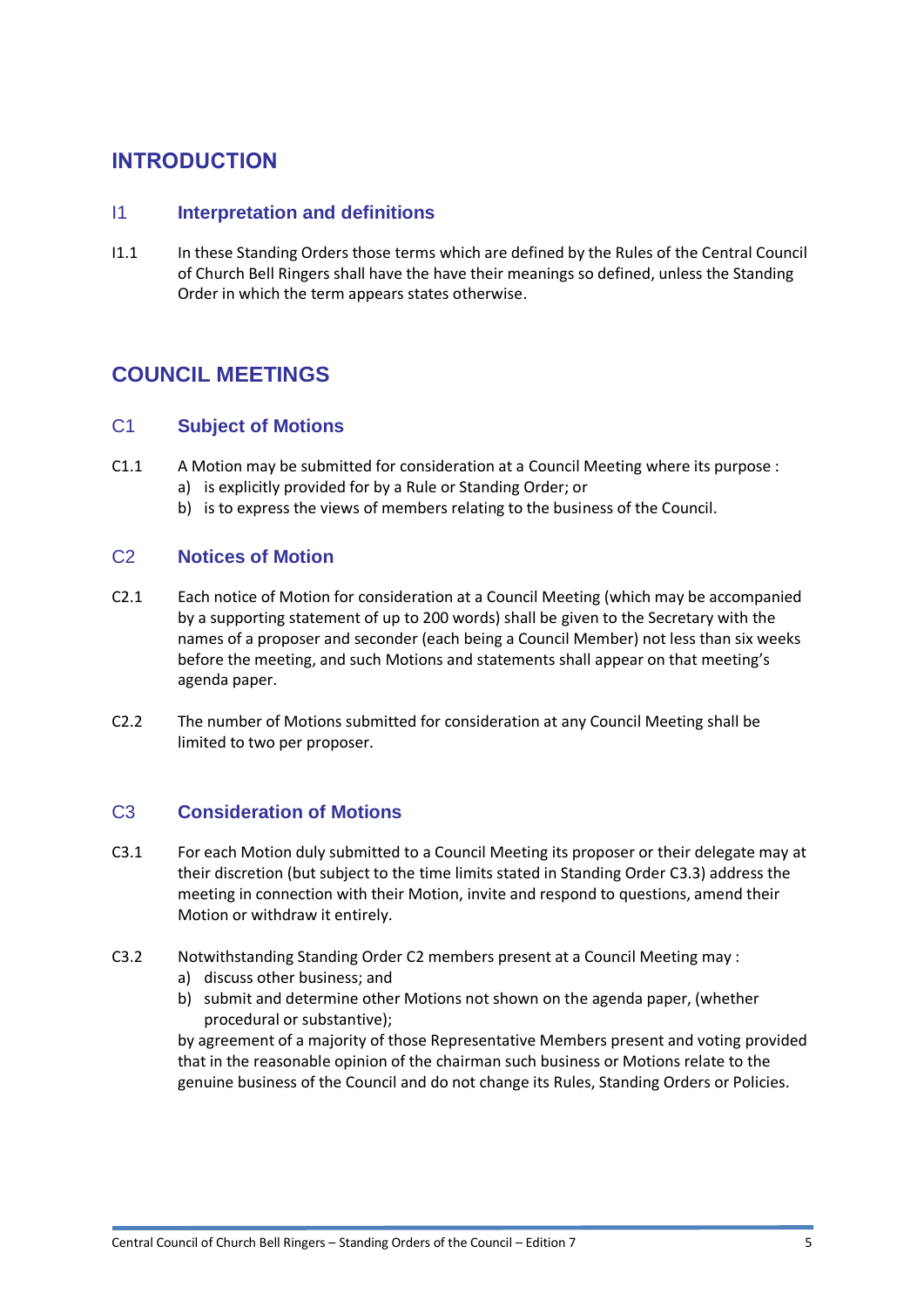- <span id="page-5-0"></span>C3.3 The time for consideration of a Motion at a Council Meeting shall not exceed 30 minutes (at which time the Motion if undecided shall be put to the vote) or such longer time as may be agreed by a majority of those Representative Members present and voting.
- C3.4 Notwithstanding Standing Order [C3.3](#page-5-0) consideration of a Motion shall always end and the Motion shall be put to the vote if agreed by two thirds of those Representative Members present and voting.

## C4 **Recording**

- C4.1 The Executive shall keep minutes of all Council Meetings; including:
	- a) the names of all Council Members present; and
	- b) details of business transacted including the results of all elections and the details of all Motions agreed.
- C4.2 Within four months of each Council Meeting the Secretary or their delegate shall send a copy of that meeting's minutes to each Council Member and Society Contact.

## C5 **Chairman**

- C5.1 The President (or in their absence or incapacity the Deputy President) shall normally preside as chairman of each Council Meeting.
- C5.2 In the absence or incapacity of both the President and Deputy President, those Representative Members present shall elect a chairman for that meeting.
- C5.3 The chairman of each Council Meeting shall conduct its business in accordance with the Rules and Standing Orders.

## C6 **Adjournment**

- C6.1 Any Council Meeting may be adjourned to a later sitting if a Motion for adjournment (stating the date, time and place of the adjourned meeting) is agreed by no less than two thirds of those Representative Members present and voting.
- C6.2 No business shall be conducted at an adjourned Council Meeting unless it could properly have been conducted at such a meeting had the adjournment not taken place.

## C7 **Nominations**

- C7.1 Each appointment made at a Council Meeting shall be on the basis of a Nomination made in accordance with Standing Orders [C7.2](#page-5-1) and [C7.3,](#page-6-0) except that in the absence of sufficient Nominations the chairman of the meeting shall accept Nominations which are made in person by Representative Members present.
- <span id="page-5-1"></span>C7.2 Notice shall be given to the Secretary not less than six weeks before the Council Meeting at which a Nomination is to be considered, and shall include:
	- a) the names of its proposer and seconder, each being a Representative Member;
	- b) confirmation of the nominee's agreement to be nominated; and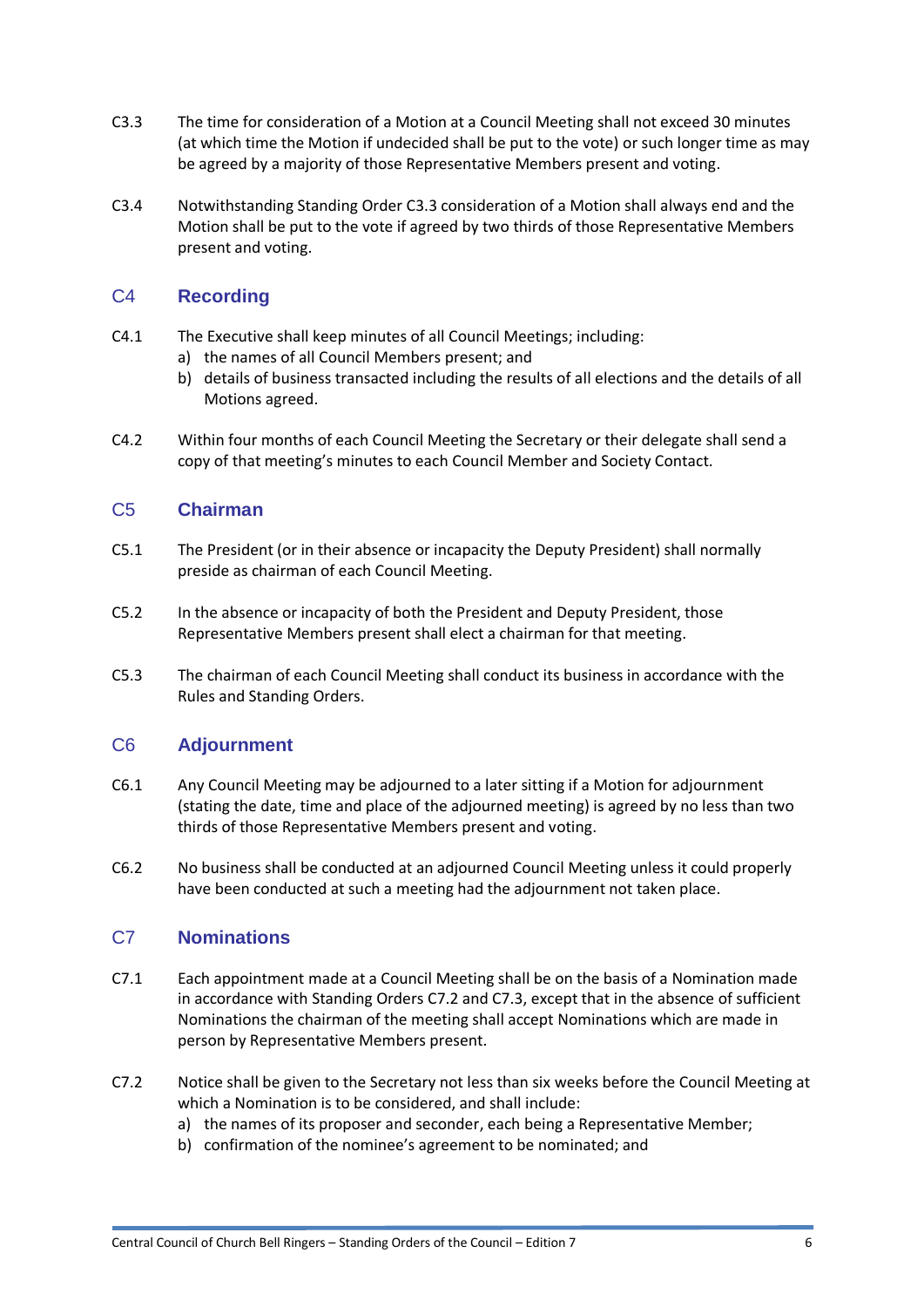- c) optionally, a supporting statement of up to 200 words.
- <span id="page-6-0"></span>C7.3 All nominations received in accordance with Standing Orde[r C7.2](#page-5-1) together with any supporting statements shall appear on the agenda paper of the Council Meeting at which they are to be considered.

### C8 **Elections**

- C8.1 Each appointment made at a Council Meeting shall be by election in which each Representative Member present may vote for as many candidates as there are vacancies (with the candidates receiving most votes being elected), except that :
	- a) where the number of candidates is equal to or less than the number of vacancies, those candidates nominated shall be deemed elected;
	- b) where more than two candidates stand for a single vacancy, voting shall take place under the Alternative Vote system of the Electoral Reform Society; and
	- c) in the event of a tied vote between the highest placed candidates for a vacancy, a candidate shall be selected by the drawing of lots.
- C8.2 The term of each person elected shall start at the end of the Council Meeting at which they are elected and shall continue until the end of the Council Meeting at which their successor is elected.

## **THE EXECUTIVE**

#### E1 **Executive Meetings**

- <span id="page-6-1"></span>E1.1 The Executive may conduct its proceedings as it thinks fit, subject to the Council's Rules, Standing Orders and Policies; but decisions on the following matters may be made only at an Executive Meeting which has been called and conducted in accordance with Standing Order [E1.2:](#page-6-1)
	- a) appointing or removing a Trustee, Workgroup Leader or Steward;
	- b) delegating any powers or functions of the Executive*;*
	- c) creating, replacing or withdrawing any Policy or Standing Order;
	- d) appointing or changing the Executive Sponsor of a Workgroup or Steward;
	- e) entering into any contract relating to landed property or paid employment, or any contract whose value exceeds such Maximum Contract Value as may be stated in the Standing Orders;
	- f) agreeing the date, venue or agenda of any Council Meeting;
	- g) agreeing or adopting any annual report, statement of accounts or forward plan;
	- h) any matter relating to a Conflict of Interest ;
	- i) rescinding or suspending any Council membership;
	- j) adding or removing any entry on the Register of Small Societies; or
	- k) any matter likely to delay or frustrate the implementation of a Council Resolution.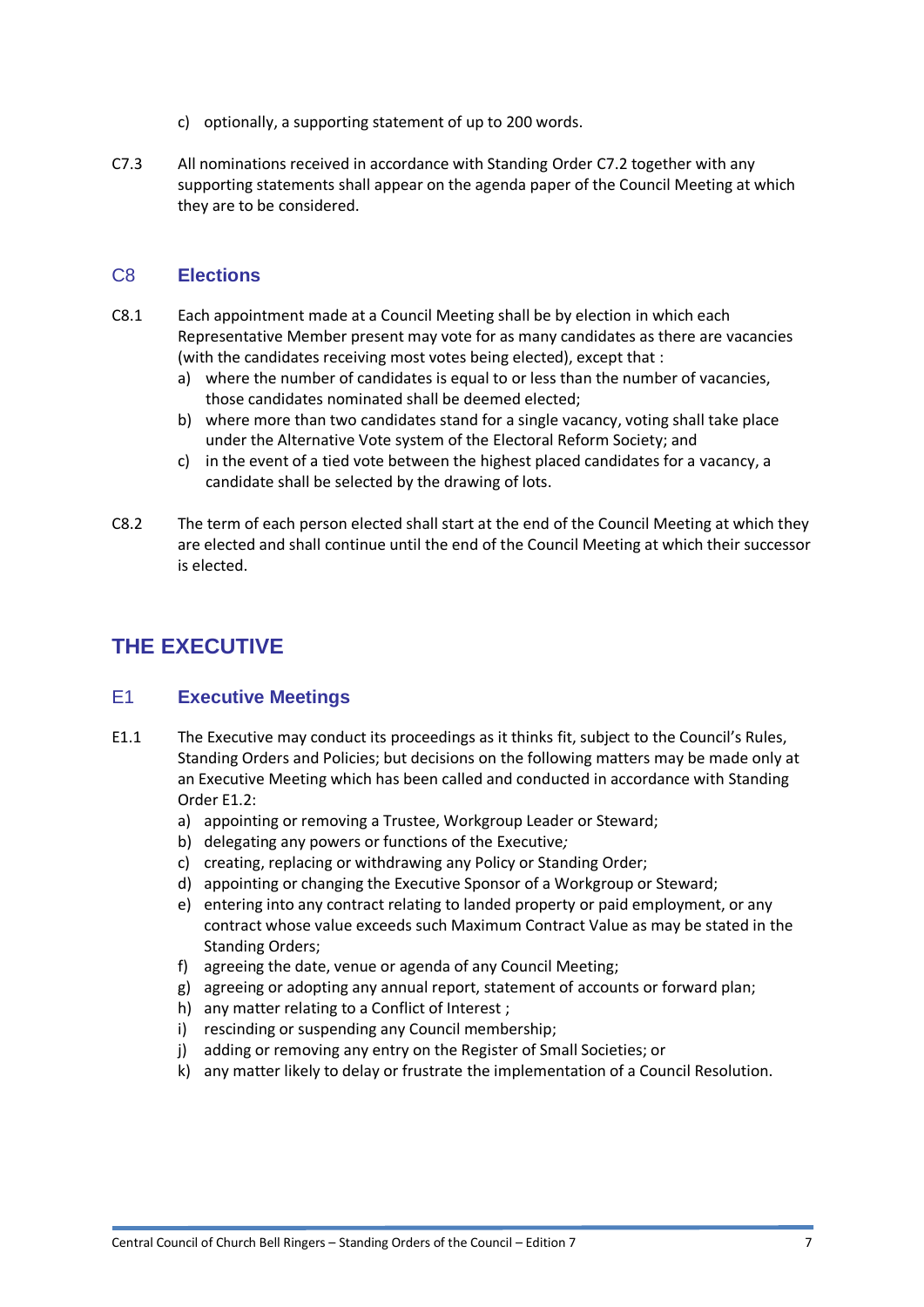- <span id="page-7-0"></span>E1.2 Each Executive Meeting shall be called and conducted as follows:
	- a) An Executive Meeting may be called:
		- (1) by any Trustee on giving 28 days notice, setting out the matters to be agreed, to all other Trustees; or
		- (2) without notice on agreement of a majority of all Trustees.
	- b) On any matter to be determined, each Trustee present may exercise one vote.
	- c) Where an Executive Meeting has been called with 28 days notice as required by this Standing Order all matters set out in that notice shall be decided by a majority of votes and in the case of a tied vote, the person who chairs the meeting shall have a second vote.
	- d) On all matters other than those referred to in paragraph [c\)](#page-7-0) of this Standing Order, all questions arising at such a meeting shall be decided only if more than half of all Trustees (whether present or not) are in agreement.
	- e) Each Executive Meeting shall be chaired by one of the following persons, in descending order of precedence (who are present, able and willing to exercise this function):
		- (1) the President;
		- (2) the Deputy President;
		- (3) the Treasurer; or
		- (4) a Trustee appointed by a majority of those present.
	- f) No business shall be transacted at an Executive Meeting unless a quorum of four Trustees is present, except that where the number of current Trustees is less than four, those serving Trustees may act for the purpose of appointing candidates to vacant Executive positions.
	- g) A Trustee shall not be counted in the quorum present when any decision is made about a matter upon which that Trustee is not entitled to vote.
	- h) Trustees may attend (and shall be deemed present at such parts of) any Executive Meeting in which they participate by means of telephone or communications equipment which allows everyone participating to hear each other.
	- i) All decisions made at a meeting of the Executive shall be minuted and a copy of such minutes shall within 14 days of the Executive Meeting be sent by the Secretary or their delegate to all Council Members.

#### E2 **Length of Service**

E2.1 Unless otherwise approved by Resolution at a Council Meeting, all serving Trustees shall be required to retire at the end of the sixth Annual Council Meeting after joining the Executive and may not become eligible to rejoin the Executive until the Annual Council Meeting next after such retirement.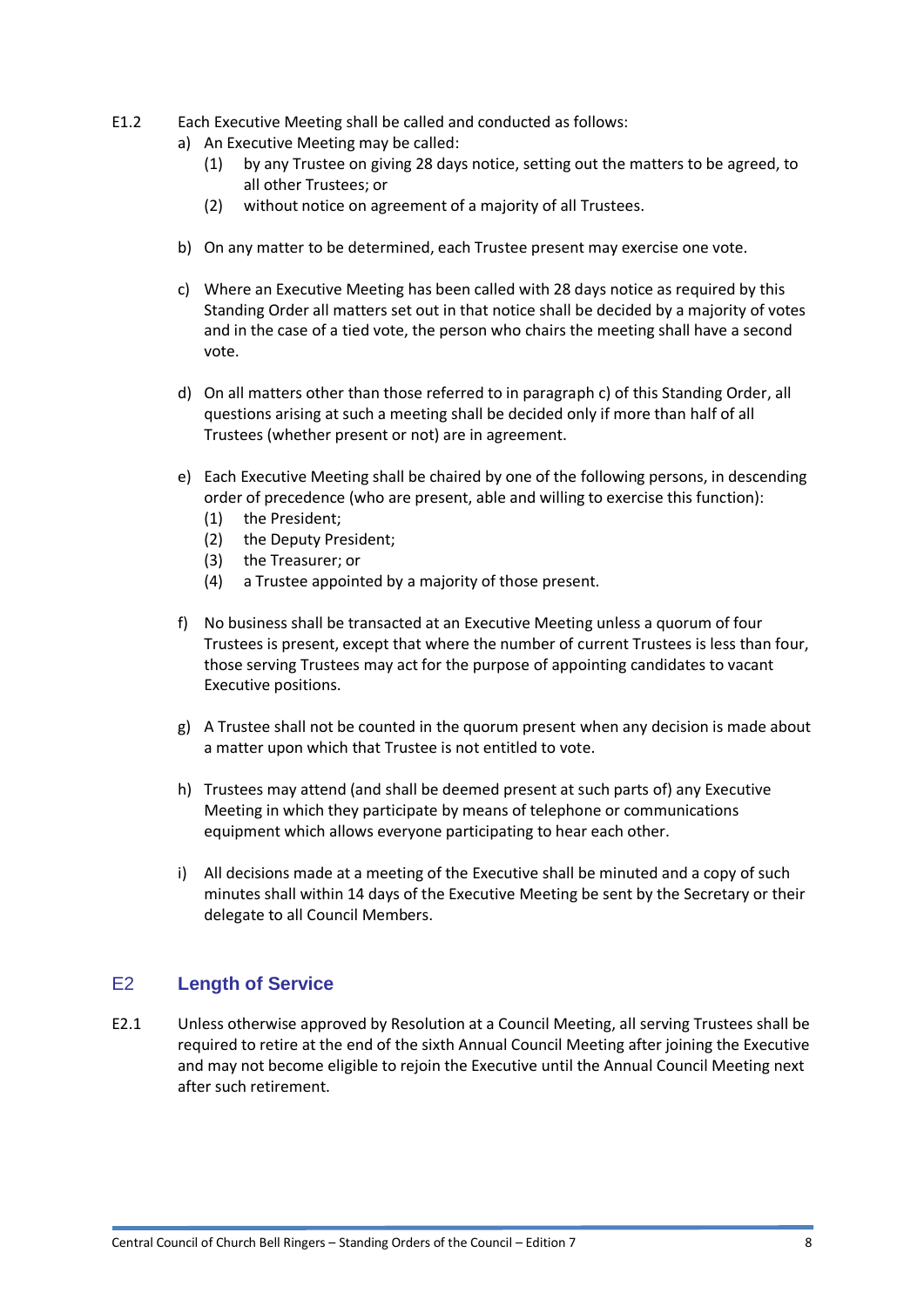## **FINANCIAL AND AUDIT**

## F1 **Annual Subscription**

- F1.1 The Annual Subscription for Affiliated Societies shall be £40 for each Representative Member to which that Society is entitled under the Rules.
- F1.2 The Annual Subscription of each Registered Small Society shall be £20.

### F2 **Register of Significant Assets**

- F2.1 The Council's Significant Assets are :
	- a) The Rolls of Honour
	- b) The Carter Ringing Machine Collection
	- c) The Dove directory of towers and its associated electronic database
	- d) The contents of the Council's libraries
	- e) Intellectual property rights (including publication copyrights) vested in the Council.

#### F3 **Maximum Contract Value**

F3.1 The Maximum Contract Value is £1,000 sterling.

#### F4 **Independent Examiners**

- F4.1 One or two Independent Examiners shall at each Annual Council Meeting be elected from amongst the Council's Representative Members for a term of one year.
- F4.2 An Independent Examiner may not simultaneously be an Office Holder and shall be deemed to have resigned as an Independent Examiner on becoming an Office Holder.
- F4.3 An Independent Examiner acting alone after consultation with the Trustees, or the Independent Examiners acting together, shall have power to employ the services of a professional accountant at the expense of the Council in pursuit of their duties.
- F4.4 If an Independent Examiner vacates their office before expiry of their term, the Executive shall have the power to make a temporary appointment to fill the vacancy.

## **GOVERNANCE**

#### G1 **Governance Review**

G1.1 Every three years commencing May 2019, the Executive shall review the Council's Rules, Standing Orders and governance to assess whether they continue to be effective and aligned with best practice.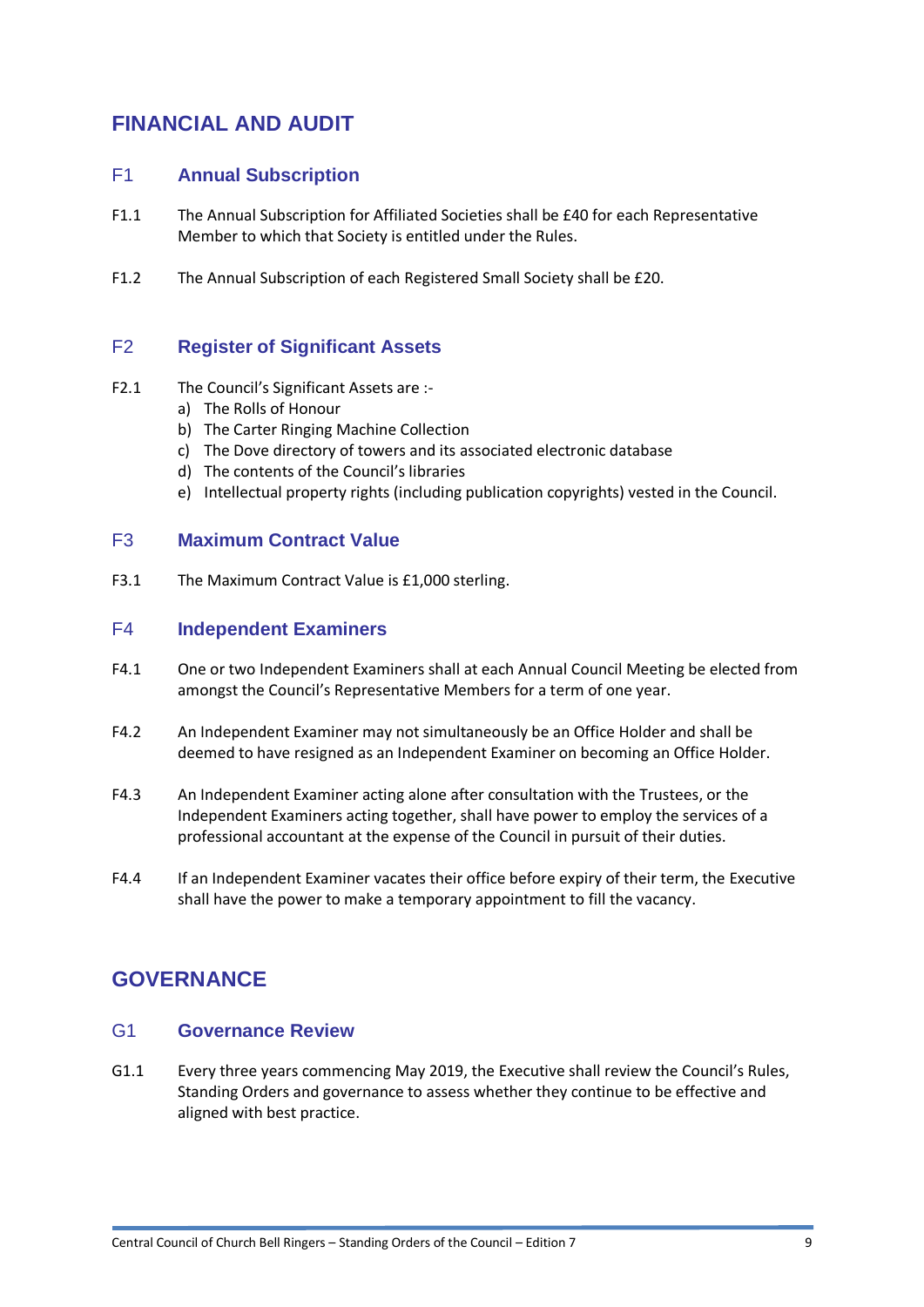G1.2 If eligibility to vote at Council Meetings remains vested wholly or partially with Representative Members, each such review shall include an assessment as to whether it would be appropriate to transfer some or all of the powers of Representative Members to one or more classes of individual members.

## **MEMBERSHIP**

#### M1 **Ex-officio Members**

- M1.1 The Council shall have a class of Individual Member named "Ex-Officio Member" reserved for officers of partner or supporter organisations.
- M1.2 The Ex-Officio Members shall be :
	- a) The Chairman for the time being of The Ringing World Limited, company number 01722963, or their delegate.
- M1.3 There is no membership subscription for an Ex-Officio Member.
- M1.4 Once created, Ex-officio memberships shall continue until removed from the Standing Orders or rescinded by an Executive Decision.

#### M2 **Fellows**

- M2.1 The Council shall have a class of Individual Member, named "Fellow" reserved for those who have given distinguished service to the ringing community, which the Council wishes to recognise.
- M2.2 Each Fellow shall be appointed by Resolution agreed at a Council Meeting, except that the first Fellows shall be those life members of the Council at the close of the meeting at which the Rules were adopted.
- M2.3 There is no membership subscription for a Fellow.
- M2.4 Fellows shall be appointed for life, except in the event that their fellowship is rescinded by an Executive Decision.
- M2.5 The Secretary or their delegate shall maintain a register of all Fellows.

## **GENERAL PROVISIONS**

#### N1 **Notices**

<span id="page-9-0"></span>N1.1 Any communication required by a Rule, Standing Order or Policy shall be made to the stated addressee either: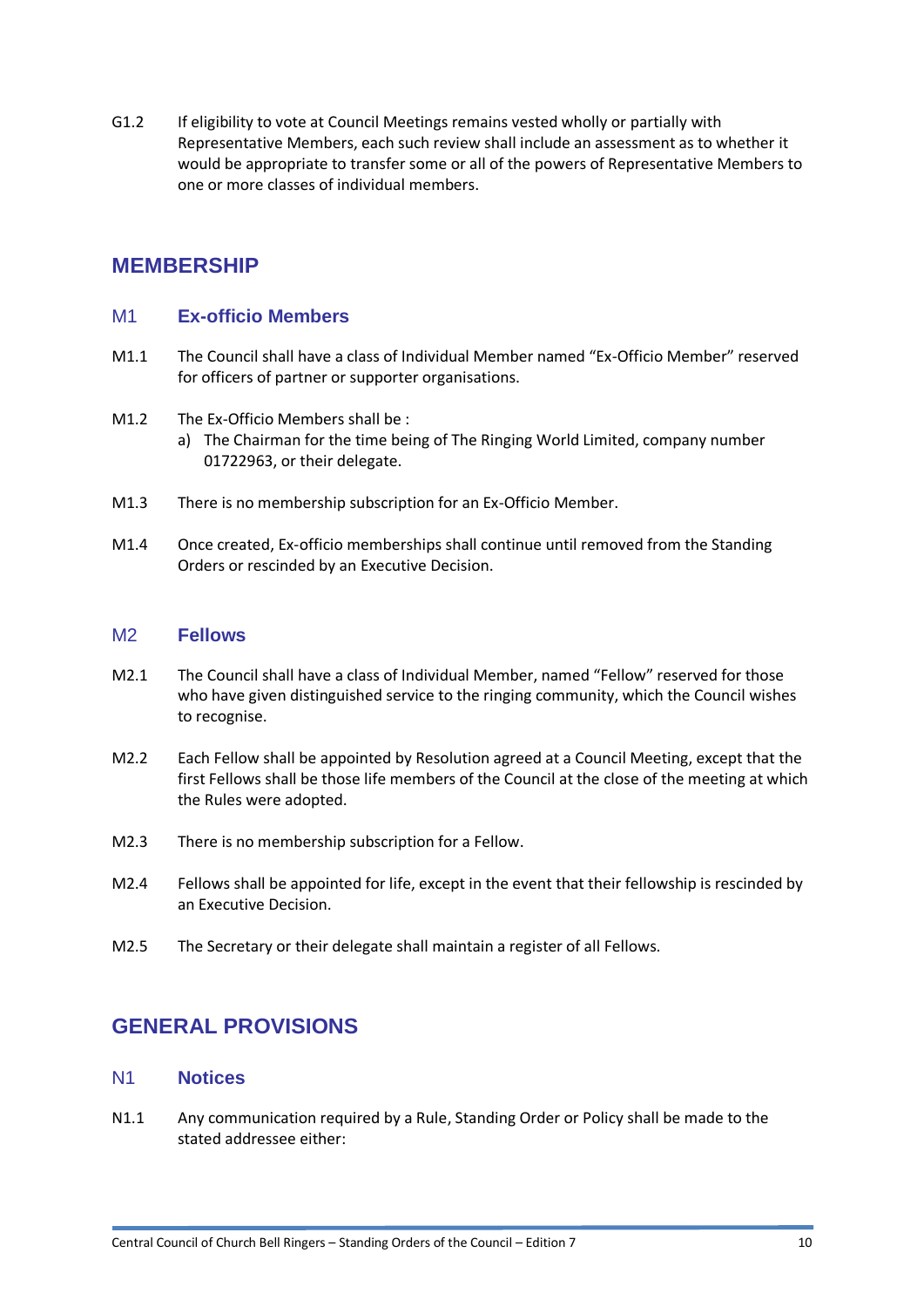- a) in writing, by delivering it either by hand or by first class post in a prepaid envelope to their postal address; or
- b) via electronic communication to their electronic address.
- N1.2 For the purposes of Standing Order [N1.1:](#page-9-0)
	- a) where the recipient is the Council itself or an Office Holder, their address is that most recently published by the Council ; and
	- b) in other circumstances, the recipient's address is that most recently notified to the Secretary.
- <span id="page-10-0"></span>N1.3 For the purposes of Standing Order [N1.1](#page-9-0) any communication shall be deemed as served: a) 48 hours after its sent date and time if sent electronically; or
	- b) 2 days after its date of posting if sent by post.
- N1.4 For the purposes of Standing Order [N1.3](#page-10-0) the following conclusive evidence that a communication was served shall be acceptable:
	- a) for communications by post, proof that an envelope containing the communication was properly, addressed, prepaid and posted;
	- b) for deliveries by hand, such evidence that indicates the communication was delivered;
	- c) for electronic communications, proof that the communication was sent by the sender's systems, which may comprise in the case of electronic mail the receipt by the sender of a blind copy of their own message.
- N1.5 Any communication required by a Rule, Standing Order or Policy may be withdrawn and shall have no effect, provided each of its addressees receive notice of such a withdrawal from the person (or persons) who sent the communication.

#### N2 **Personal Benefit**

- N2.1 Any person authorised by the Executive is entitled to be compensated from the property of the Council such reasonable expenses properly incurred by them when acting on the Council's behalf, as may be determined by the Council's Policies.
- N2.2 A Trustee may benefit from trustee indemnity insurance cover purchased at the Council's expense.

## **SOCIETIES**

#### S1 **Society Membership**

- S1.1 For the purposes of the Rules the membership of a bell ringing society at any time (its "Society Membership") shall be defined with reference to the preceding calendar year (or that society's equivalent membership year) as follows :
	- a) where a society has a membership subscription, its Society Membership shall be the number of its members paying (or exempted from paying) membership subscriptions; or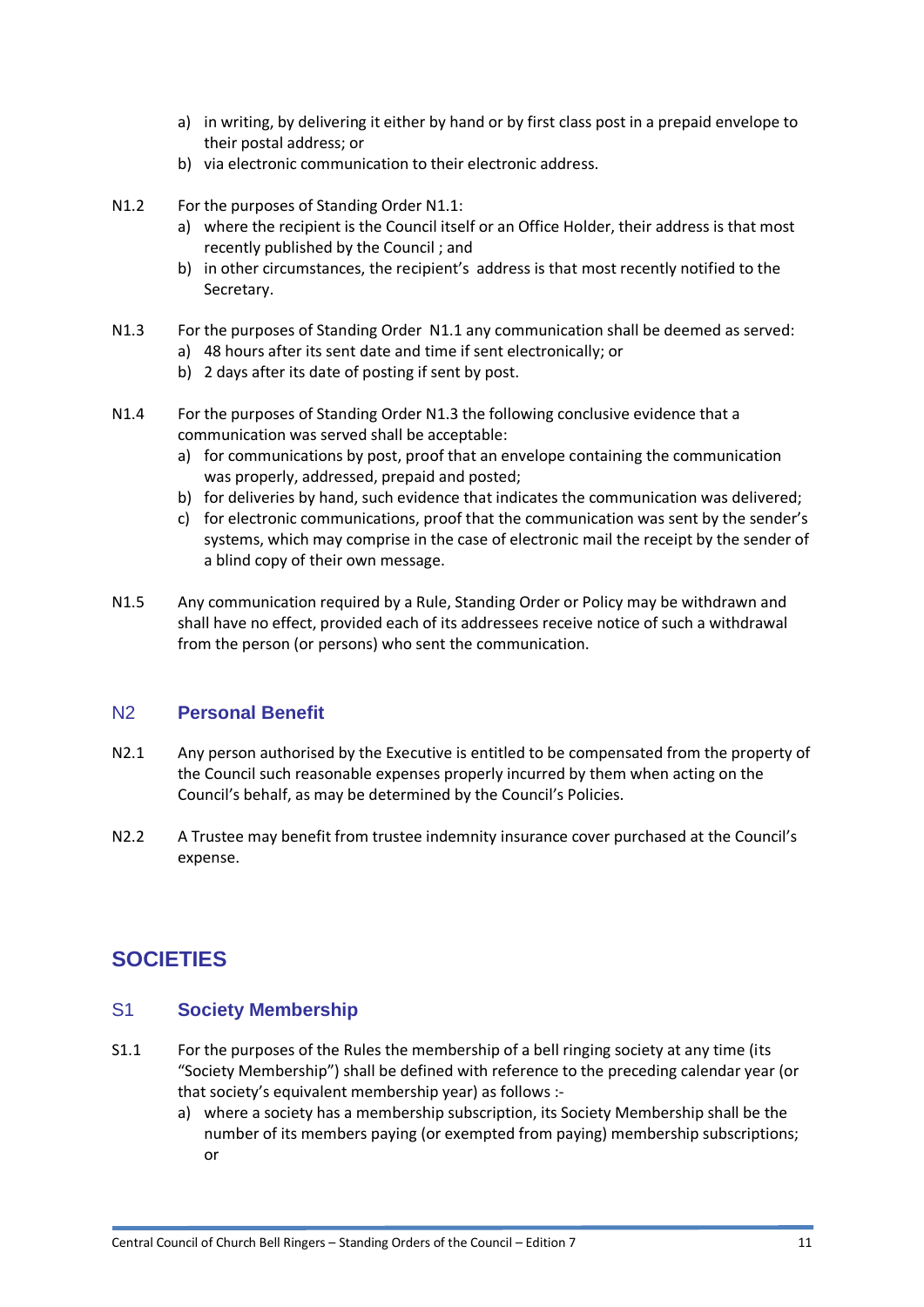- b) where a society has no membership subscription, its Society Membership shall be the number of its members who either :-
	- (1) appeared on that Society's membership list, received one or more member notices from the Society and are considered by that Society to be participating members; or
	- (2) attended at least one event (including meetings, practices, peal attempts, dinners and other gatherings of members) organised by that Society.

## S2 **Registered Small Societies**

- <span id="page-11-0"></span>S2.1 The Executive may approve an application from a bell ringing society to become a Registered Small Society where such a society satisfies the following conditions to the Executive's reasonable satisfaction:
	- a) it has a written constitution and duly appointed officers;
	- b) it has safeguarding arrangements (dealing with the safeguarding of children and vulnerable adults) that reflect local best practice for the jurisdiction(s) where that society operates;
	- c) it has supplied details to the Secretary of its objects, membership and activities together with contact details for at least two of its officers;
	- d) its actions will not unreasonably frustrate the activities of any Affiliated Society or Registered Small Society; and
	- e) it satisfies such other conditions as may be stated in the Council's Standing Orders and Policies.
- S2.2 The Executive may only approve an application from a society to become a Registered Small Society in accordance with Standing Order [S2.1](#page-11-0) by decision at an Executive Meeting provided that:
	- a) notice of the application including details of the society's objects, membership and activities has been given to Representative Members no later than two months before such a decision is made; and
	- b) the decision shall not take effect until such time as it has been approved by Resolution at a Council Meeting if, within one month of such notice, the Secretary, President and Deputy President receive a request (or requests) from 10 or more Representative Members for such a Resolution.
- <span id="page-11-1"></span>S2.3 Subject to Standing Order S2.4, the Executive at its absolute discretion may determine that a bell ringing society shall be removed from the Register of Small Societies where (in the Executive's opinion) such a society:
	- a) no longer meets the conditions set out in Standing Order [S2.1;](#page-11-0) or
	- b) by virtue of its actions, or the actions of its members or its officers , could directly or indirectly bring the Council into disrepute.
- S2.4 In exercising its powers under Standing Order [S2.3,](#page-11-1) the Executive shall ensure that a bell ringing society shall be removed from the Register of Small Societies only when:
	- a) that society has been given notice of the reasons for its removal; and
	- b) one or more of that society's representatives have had reasonable opportunity to state its case in writing to the Executive.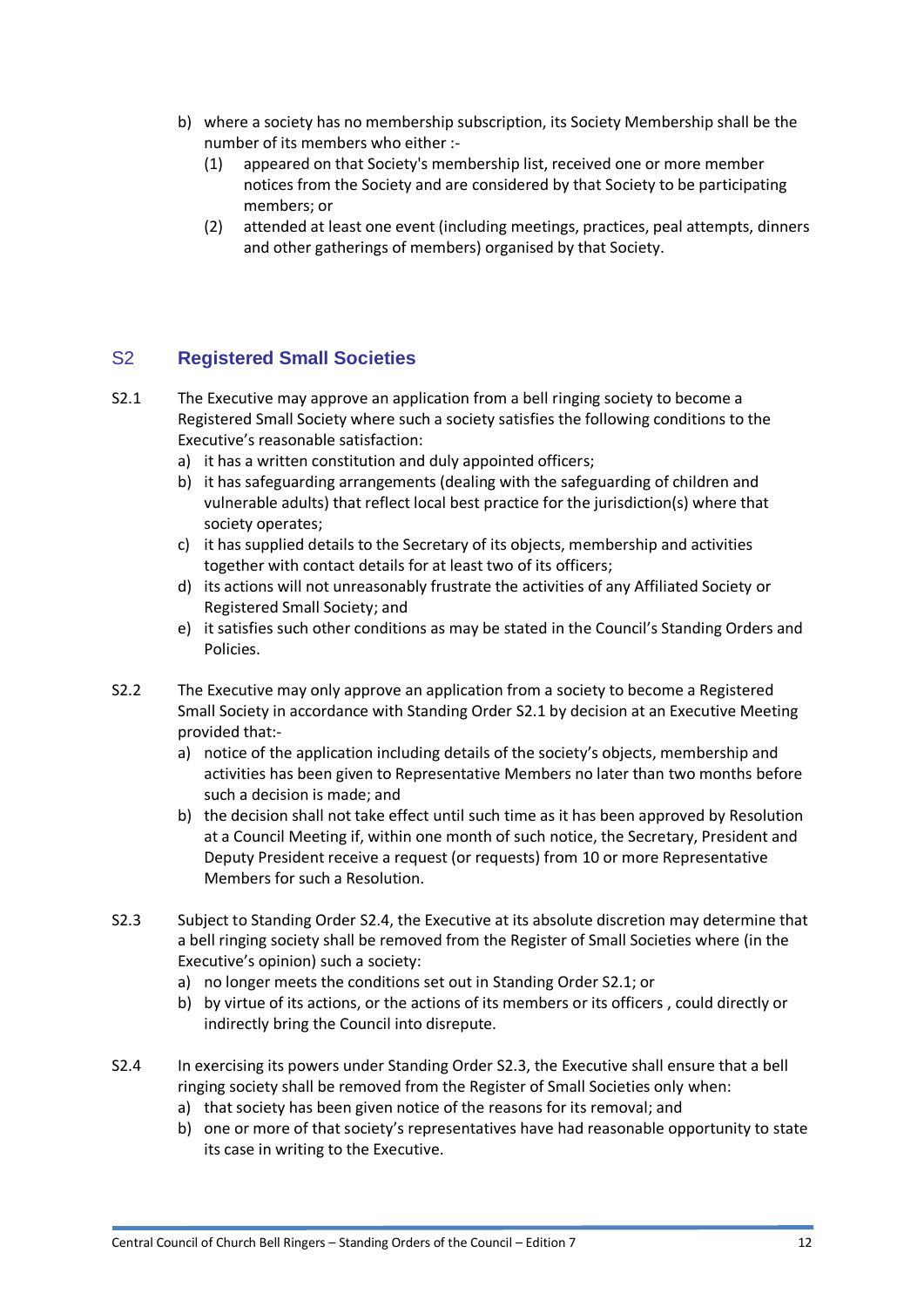## **REGULATIONS – WORKGROUPS AND STEWARDS**

### W1 **Terms of Reference**

- W1.1 Each terms of reference for a Workgroup or Steward position shall state at least :
	- a) its title and principal areas of activity;
	- b) for a Steward, the method of appointment or election and the term of office.
- W1.2 Where more than one Steward has the same responsibilities, a single terms of reference may cover all such positions.

### W2 **Length of Service**

- W2.1 Workgroup Leaders and Workgroup Members shall retire at the end of the sixth Annual Council Meeting after their appointment and may not become eligible for appointment to the same role until the Annual Council Meeting next after such retirement.
- W2.2 Unless otherwise approved by Resolution at a Council Meeting, Stewards shall retire at the end of the sixth Annual Council Meeting after their appointment or election and may not become eligible for appointment or re-election to the same role until the Annual Council Meeting next after such retirement.

#### W3 **Size of Workgroups**

W3.1 At all times the number of members of a Workgroup shall be subject to the approval of its Executive Sponsor.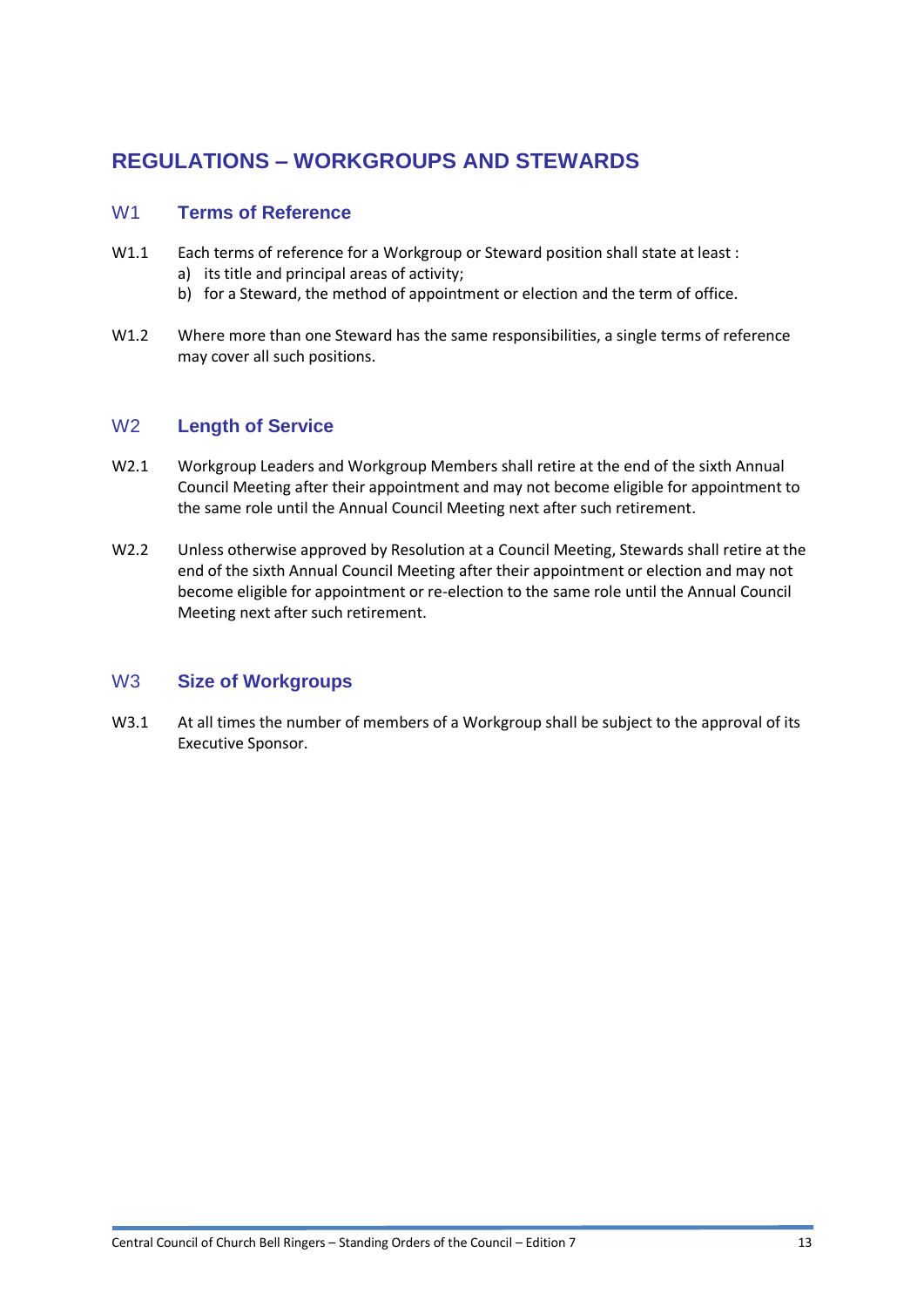## **TERMS OF REFERENCE – STEWARDS**

## **XS1 Terms of Reference – Carter Ringing Machine Stewards**

Principal Areas of Activity:

- 1. Responsible for the hosting, care and maintenance of the Carter Ringing Machine Collection.
- 2. To seek opportunities to make the Collection as widely known and appreciated as possible.

Number of Positions:

3. Up to 3 positions of Steward.

Method of appointment (or election) and term of office:

4. Stewards shall be appointed by the Executive in such numbers and for such terms as the Executive agrees.

#### **XS2 Terms of Reference – Dove Stewards**

Principal Areas of Activity:

- 1. Responsible for the hosting, care and maintenance of the Dove database.
- 2. To seek opportunities to make the Dove database as widely used and appreciated as possible.

Number of Positions:

3. Up to 4 positions of Steward.

Method of appointment (or election) and term of office:

4. Stewards shall be appointed by the Executive in such numbers and for such terms as the Executive agrees.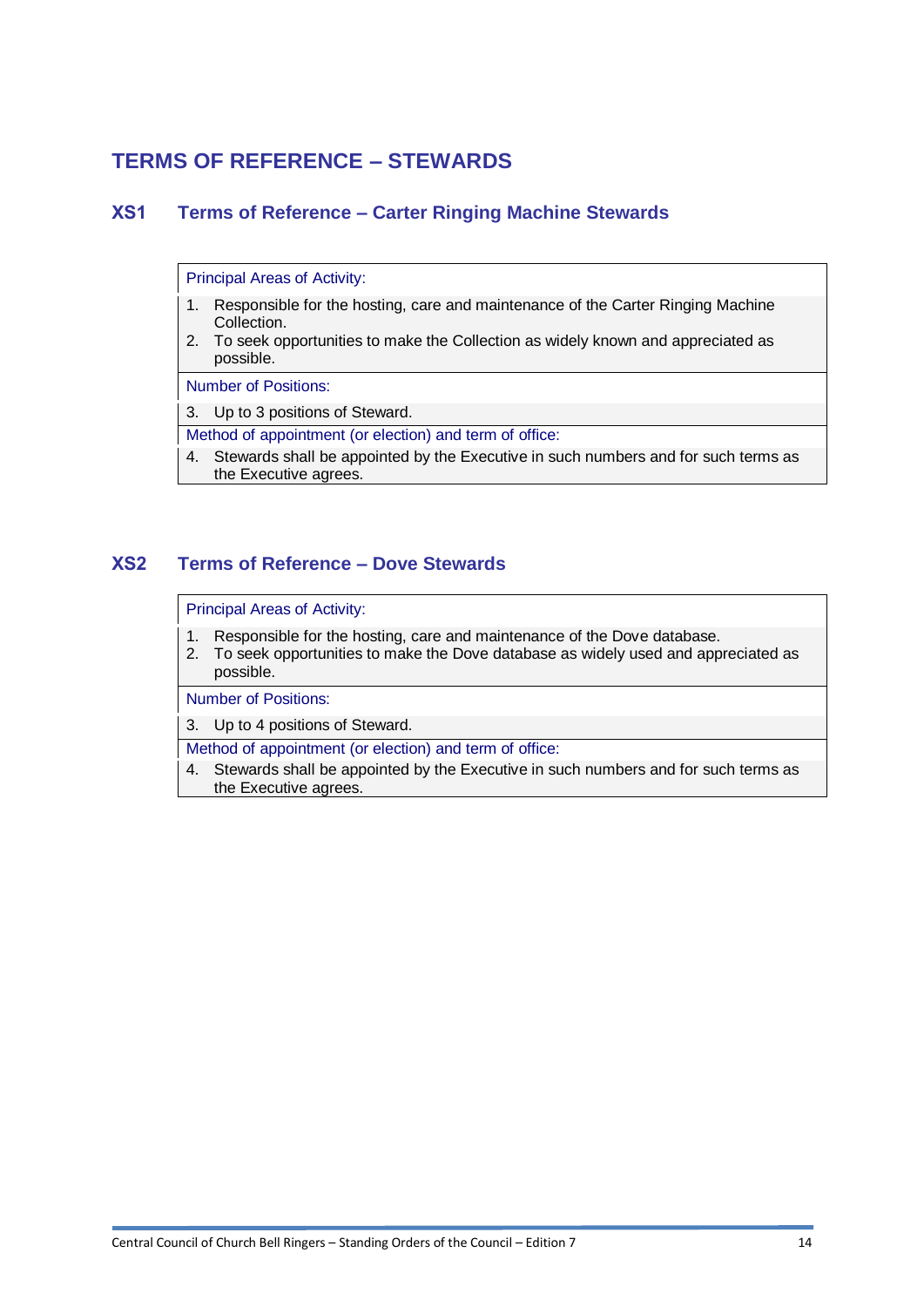## **XS3 Terms of Reference – Library Stewards**

#### Principal Areas of Activity:

- 1. Responsible for the hosting, care and maintenance of the Council's physical and digital libraries.
- 2. To seek opportunities to make the libraries as widely used and appreciated as possible.

Number of Positions:

3. Up to 3 positions of Steward.

Method of appointment (or election) and term of office:

4. Stewards shall be appointed by the Executive in such numbers and for such terms as the Executive agrees.

### **XS4 Terms of Reference – Rolls of Honour Stewards**

Principal Areas of Activity:

- 1. Responsible for the hosting, care and maintenance of the Rolls of Honour.
- 2. To seek opportunities to make the Rolls of Honour as widely used and appreciated as possible.

Number of Positions:

3. Up to 3 positions of Steward.

- Method of appointment (or election) and term of office:
- 4. Stewards shall be appointed by the Executive in such numbers and for such terms as the Executive agrees.

## **XS5 Terms of Reference – Fred E. Dukes International Bell Fund Stewards**

#### Principal Areas of Activity:

- 1. Management Trustee for the Fred E. Dukes International Bell Fund (the "Fund"), with responsibility for the investment, operation and distribution of Fund in accordance with:
	- a. the legacy of the late Mr. F. E Dukes; as set out in the letter from Matheson Ormsby Prentice dated 16<sup>th</sup> September 1999, together with its attachments; and
	- b. any additional operating rules giving effect the above legacy which may be approved by the Executive.

Number of Positions:

2. Up to 4 positions of Steward.

Method of appointment (or election) and term of office:

3. Stewards shall be appointed by the Executive in such numbers and for such terms as the Executive agrees.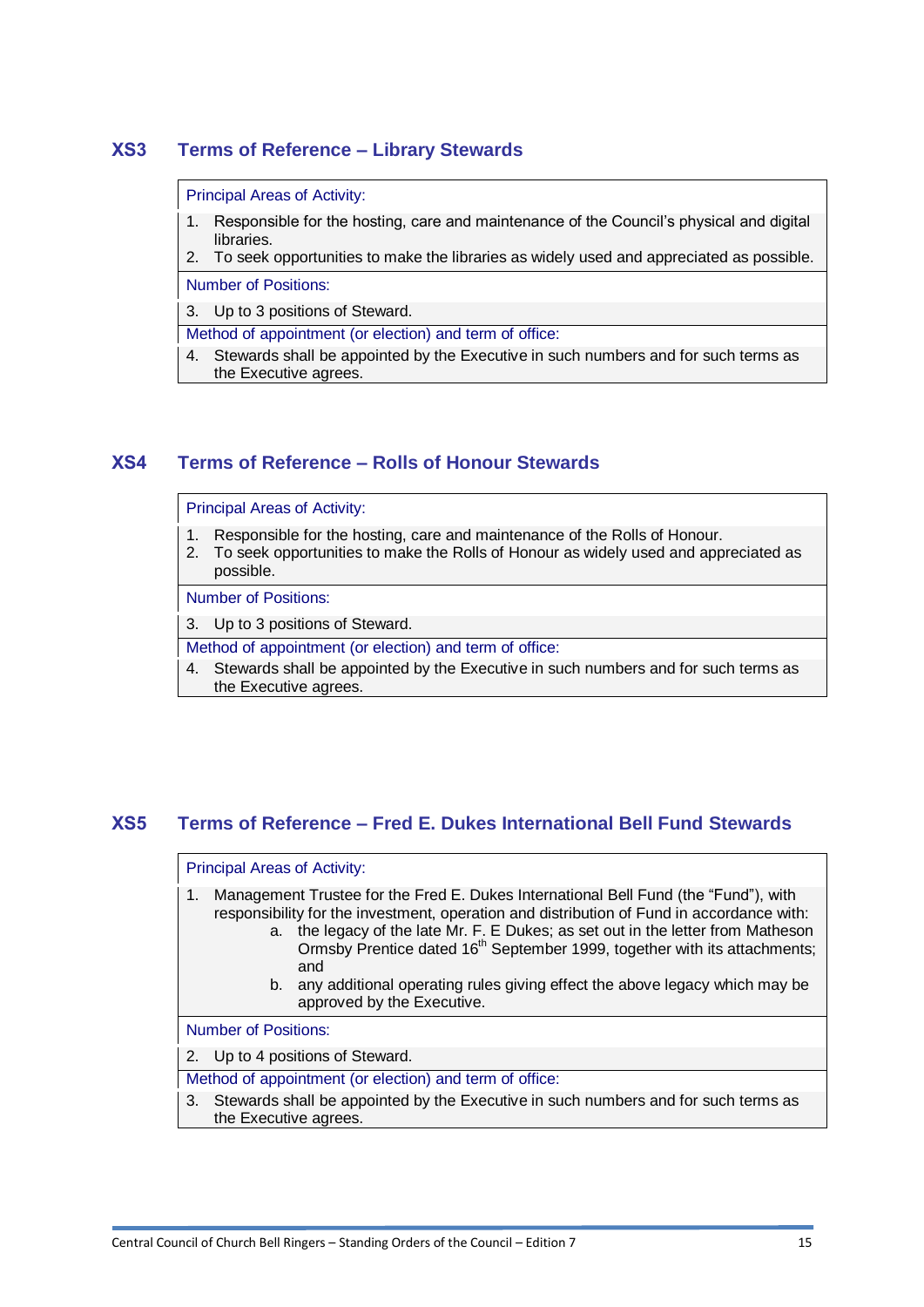## **TERMS OF REFERENCE - WORKGROUPS**

XW1 The Council shall have the following Workgroups, whose principal areas of activity are shown below :

#### XW1.1 Volunteer & Leadership

- a) To mobilise bell ringers to create and develop for themselves the teams, knowledge, resources and skills to enable ringing to flourish
- b) To promote life long learning in ringing both for individuals and teams and the development of support mechanisms for ringers and bands of all abilities.
- c) To promote excellence in ringing through relevant technical and leadership training
- XW1.2 Historical & Archive
	- a) To develop and manage a comprehensive historical and reference resource relating to ringers and all aspects of ringing.
	- b) To make these resources as widely known and appreciated as possible within the ringing community and more generally.
- XW1.3 Public Relations
	- a) To promote the Council and bell ringing to the ringing community and general public, by:
		- (1) Supporting the Council's Executive and volunteers to share information with the ringing community and via the media;
		- (2) Exploiting opportunities to promote bell ringing in the media;
		- (3) Managing the Council's media contacts, responding to media queries and writing/promoting press releases, articles and other information for publication/broadcast;
		- (4) Monitoring bellringing stories in the public domain, sharing stories of interest with Council officers and the bellringing community;
		- (5) Offering guidance to society PR officers, including on the handling of social media. Maintaining a suite of PR materials;
		- (6) Maintaining and implementing the Council's policies regarding publicity and ringing for public events; and
		- (7) Supporting Council officers in dealing with the media as part of crisis containment.
- XW1.4 Stewardship & Management
	- a) To support ringers, the owners of bells, and other interested parties in all matters relating to the care of bells, ringers and those who visit bell towers in the areas of:
		- (1) statutory compliance, safety and governance in relation to ringing
		- (2) funding, products, expertise and facilities to support ringing and the availability of bell installations
		- (3) best practice relating to maintenance, and improvement of bell installations and training facilities